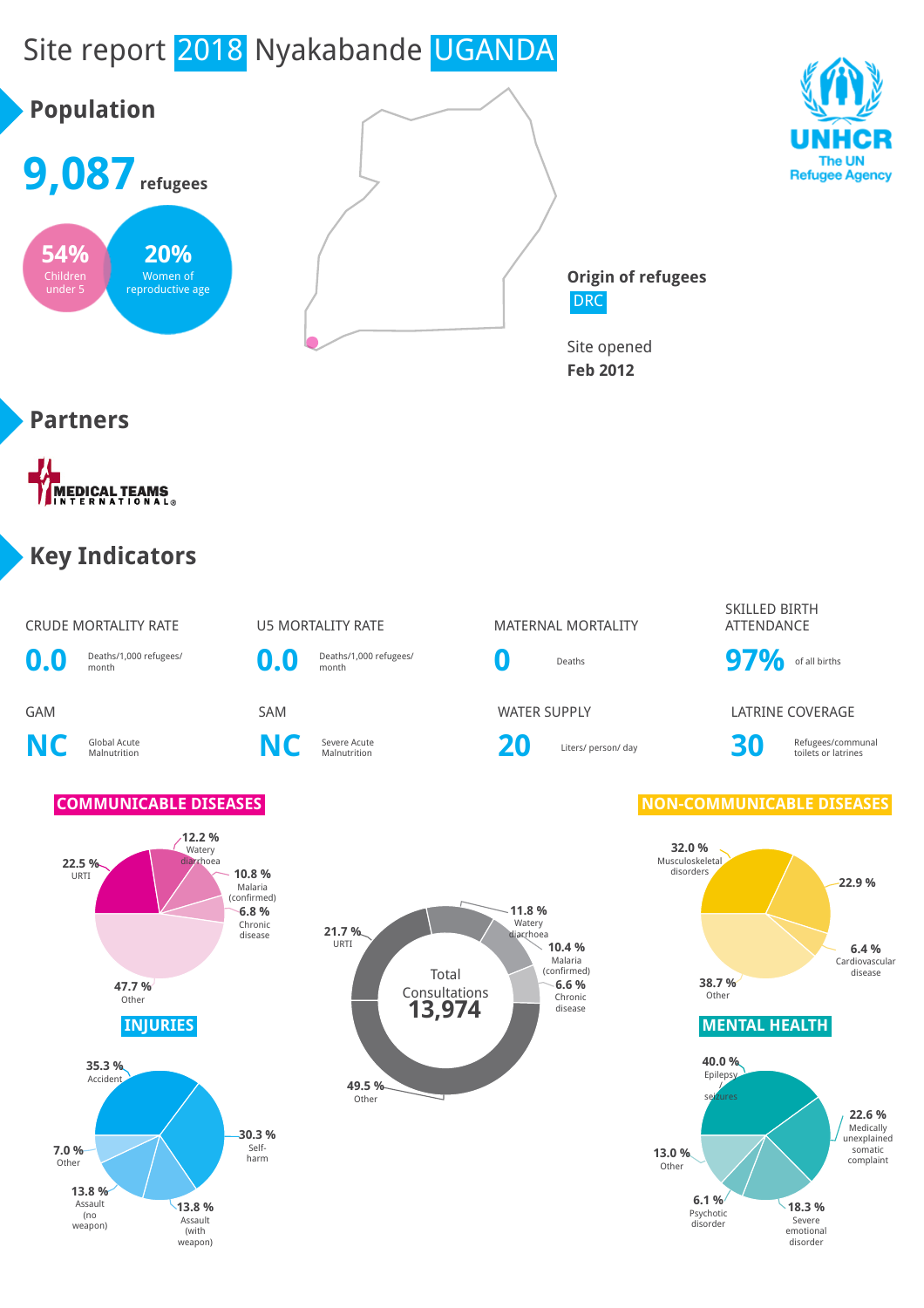### **Public Health**

| <b>HEALTH STAFFING</b>                                      | <b>INDICATOR</b> | <b>STANDARD</b> |           | <b>MORBIDITY</b>                                 | <b>INDICATOR</b> | <b>STANDARD</b> |   |   |
|-------------------------------------------------------------|------------------|-----------------|-----------|--------------------------------------------------|------------------|-----------------|---|---|
| Number of medical doctors                                   | $\bf{0}$         | 1: 50,000       | ☺         | Incidence of malaria among children under        | 7                |                 |   |   |
| Number of qualified nurses                                  | 2                | $1:$ < 10,000   | ◙         | Incidence of watery diarrhoea among              | 20               |                 |   |   |
| Number of community health workers                          |                  | 1: 1,000        | ೞ         | children under 5                                 |                  |                 |   |   |
| <b>ACCESS AND UTILIZATION</b>                               | <b>INDICATOR</b> | <b>STANDARD</b> |           | Incidence of pneumonia among children<br>under 5 | 4                |                 |   |   |
| Consultations per trained clinician per day                 | 27               | < 50            | Ø         | Incidence of pneumonia among over 5              | 9                |                 |   |   |
| Health utilisation rate (new visits / refugee /             | 1.4              | $1 - 4$         |           | Tuberculosis success rate                        | 0%               | < 90%           | ☎ |   |
| year)<br>Proportion of host population consultations        | 19%              |                 |           | Were any MDR/X-TB cases diagnosed among<br>PoCs? | <b>No</b>        | <b>No</b>       | ☺ |   |
| <b>MORTALITY</b>                                            | <b>INDICATOR</b> | <b>STANDARD</b> |           | VACCINATION                                      | <b>INDICATOR</b> | <b>STANDARD</b> |   |   |
| <b>Crude Mortality Rate</b><br>(CMR) (/1000/month)          | 0.0              | < 0.75          | $\bullet$ | Full vaccination coverage                        | 0%               | $< 95\%$        |   | ☺ |
| <b>Under-five Mortality Rate</b><br>(U5MR) (/1000/month)    | 0.0              | $< 1.5$         | $\bullet$ | Measles vaccination coverage                     | 30%              | < 95%           |   | ☺ |
| <b>Infant Mortality Rate</b><br>(IMR) (/1000 livebirths)    | 0.0              | < 30            | $\bullet$ | Source of vaccination data                       | <b>HIS</b>       |                 |   |   |
| <b>Neonatal Mortality Rate</b><br>(NNMR) (/1000 livebirths) | $\mathbf 0$      | < 20            | $\bullet$ | <b>IN-PATIENT DEPARTMENT (IPD)</b>               | <b>INDICATOR</b> | <b>STANDARD</b> |   |   |
| <b>OUTBREAK ALERT AND RESPONSE</b>                          | <b>INDICATOR</b> | <b>STANDARD</b> |           | Average length of stay (days)                    | 4.7              |                 |   |   |
| Proportion of outbreaks investigated within 48<br>hours     |                  | 100%            |           | Case fatality rate                               | 0.0              |                 |   |   |
| Number of outbreaks reported                                | $\mathbf{0}$     |                 |           | Hospitalisation rate                             | 0.3              | $50 - 150$      |   | Ø |

# **Reproductive Health**

| <b>ANTENATAL CARE</b>                                                                     | <b>INDICATOR</b> | <b>STANDARD</b> |                       | <b>FAMILY PLANNING</b>                                                      | <b>INDICATOR</b> | <b>STANDARD</b> |                       |
|-------------------------------------------------------------------------------------------|------------------|-----------------|-----------------------|-----------------------------------------------------------------------------|------------------|-----------------|-----------------------|
| Antenatal care coverage                                                                   | 3%               | $> 90\%$        | $\boldsymbol{\Omega}$ | Contraceptive prevalence rate                                               | 0%               | $\geq 30\%$     | $\boldsymbol{\Omega}$ |
| Coverage of antenatal tetanus vaccination                                                 | 22%              | >95%            | $\boldsymbol{\Omega}$ | Source of contraceptive prevalence data                                     | <b>HIS</b>       |                 |                       |
| <b>DELIVERY CARE</b>                                                                      | <b>INDICATOR</b> | <b>STANDARD</b> |                       | SEXUAL AND GENDER-BASED VIOLENCE (SGBV)                                     | <b>INDICATOR</b> | <b>STANDARD</b> |                       |
| Proportion of births attended by skilled<br>personnel                                     | 97%              | $\geq 90\%$     | $\checkmark$          | Total number of reported rapes                                              | 160              |                 |                       |
| Proportion of births conducted by caesarean<br>section                                    | 0%               | $5 - 15%$       | Ø                     | Proportion of eligible rape survivors provided<br>with PEP within 72 hours  | 100%             | 100%            | ✓                     |
| Proportion of newborn infants with low birth<br>weight (<2500 gs) (weighed within 72 hrs) | 0%               | < 15%           |                       | Proportion of eligible rape survivors provided<br>with ECP within 120 hours | 0%               | 100%            | ☎                     |
| Proportion of teenage pregnancies                                                         | 3%               |                 |                       | SEXUALLY TRANSMITTED INFECTIONS (STIS)                                      | <b>INDICATOR</b> | <b>STANDARD</b> |                       |
| Still birth rate (/ 1000 total births / month)                                            | $\Omega$         |                 |                       | Number of genital ulcer diseases                                            | 17               |                 |                       |
| Number of maternal deaths                                                                 | $\mathbf{0}$     |                 |                       | Number of Pelvic Inflammatory diseases                                      | 51               |                 |                       |
| Proportion of maternal deaths investigated<br>within 48 hours                             |                  | 100%            |                       |                                                                             |                  |                 |                       |